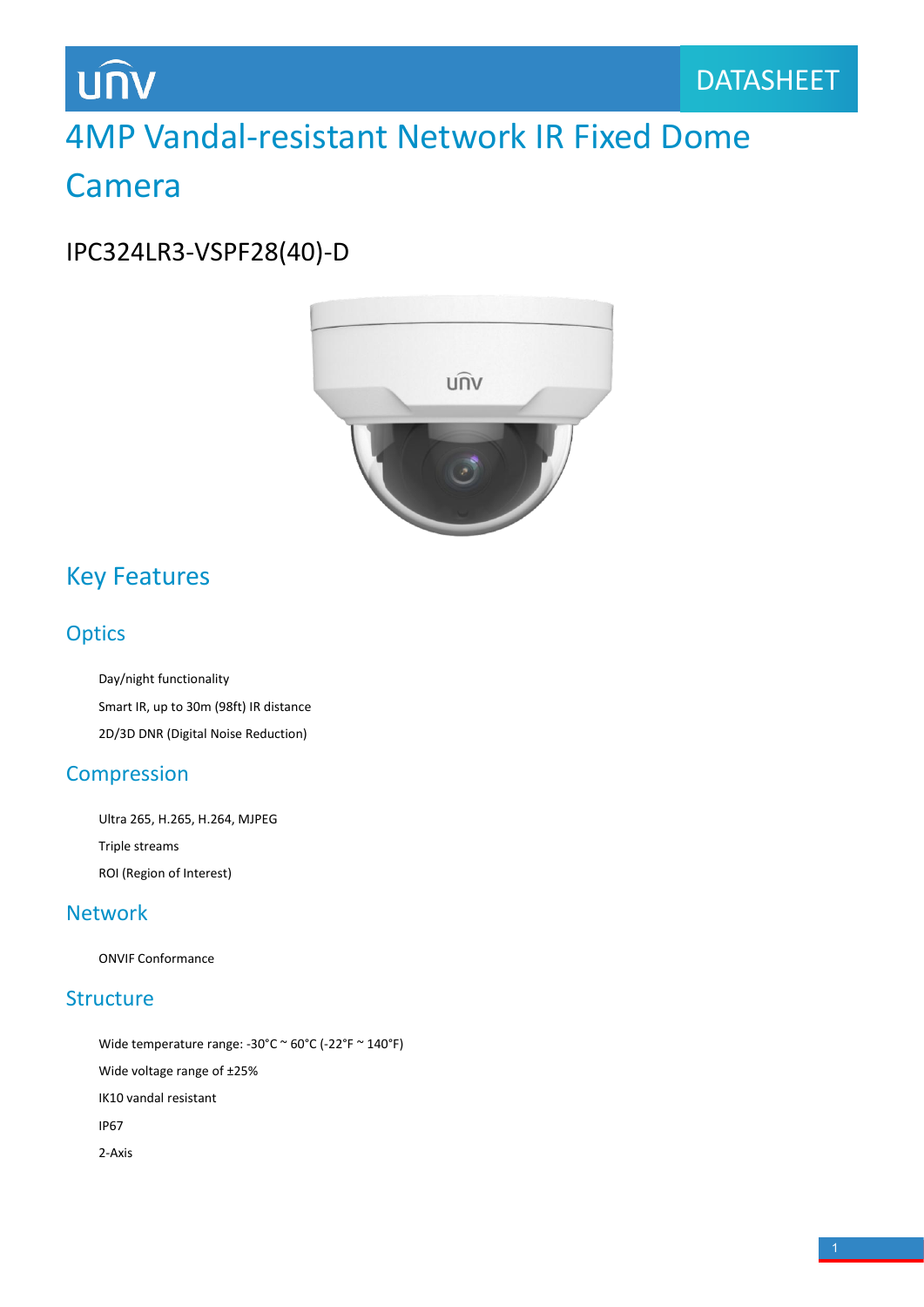# UN

## Specifications

|                           | IPC324LR3-VSPF28-D                                                                                                           |    |              | IPC324LR3-VSPF40-D                     |     |     |  |
|---------------------------|------------------------------------------------------------------------------------------------------------------------------|----|--------------|----------------------------------------|-----|-----|--|
| Camera                    |                                                                                                                              |    |              |                                        |     |     |  |
| Sensor                    | 1/3", progressive scan, 4.0 megapixel, CMOS                                                                                  |    |              |                                        |     |     |  |
| Lens                      | 4.0mm@F2.0<br>2.8mm@F2.0                                                                                                     |    |              |                                        |     |     |  |
|                           | Detect (m)<br>Lens (mm)                                                                                                      |    | Observe (m)  | Recognize (m)<br>Identify (m)          |     |     |  |
| <b>DORI Distance</b>      | 2.8                                                                                                                          | 42 | 16.8         |                                        | 8.4 | 4.2 |  |
|                           | 4.0                                                                                                                          | 60 | 24           |                                        | 12  | 6   |  |
| Angle of View (H)         | $104.4^\circ$                                                                                                                |    |              | 78.9°                                  |     |     |  |
| Angle of View (V)         | $54.4^\circ$                                                                                                                 |    | $39.6^\circ$ |                                        |     |     |  |
| Angle of View (O)         | $135.7^{\circ}$                                                                                                              |    |              | $97.0^\circ$                           |     |     |  |
| Adjustment angle          | Pan 0° ~ 360°                                                                                                                |    |              | Tilt: $0^{\circ}$ $\sim$ 75 $^{\circ}$ |     |     |  |
| Shutter                   | Auto/Manual, $1 \approx 1/100000$ s                                                                                          |    |              |                                        |     |     |  |
| Minimum Illumination      | Colour: 0.03Lux (F2.0, AGC ON)<br>OLux with IR                                                                               |    |              |                                        |     |     |  |
| Day/Night                 | IR-cut filter with auto switch (ICR)                                                                                         |    |              |                                        |     |     |  |
| Digital noise reduction   | 2D/3D DNR                                                                                                                    |    |              |                                        |     |     |  |
| S/N                       | >52dB                                                                                                                        |    |              |                                        |     |     |  |
| IR Range                  | Up to 30m (98ft) IR range                                                                                                    |    |              |                                        |     |     |  |
| Defog                     | <b>Digital Defog</b>                                                                                                         |    |              |                                        |     |     |  |
| <b>WDR</b>                | <b>DWDR</b>                                                                                                                  |    |              |                                        |     |     |  |
| Video                     |                                                                                                                              |    |              |                                        |     |     |  |
| Video Compression         | Ultra 265, H.265, H.264, MJPEG                                                                                               |    |              |                                        |     |     |  |
| H.264 code profile        | Baseline profile, Main Profile                                                                                               |    |              |                                        |     |     |  |
| <b>Frame Rate</b>         | Main Stream: 4MP (2592*1520), Max 20fps;<br>Sub Stream: 720P (1280*720), Max 20fps;<br>Third Stream: D1 (720*576), Max 20fps |    |              |                                        |     |     |  |
| <b>HLC</b>                | Supported                                                                                                                    |    |              |                                        |     |     |  |
| <b>BLC</b>                | Supported                                                                                                                    |    |              |                                        |     |     |  |
| OSD                       | Up to 4 OSDs                                                                                                                 |    |              |                                        |     |     |  |
| Privacy Mask              | Up to 8 areas                                                                                                                |    |              |                                        |     |     |  |
| ROI                       | Up to 2 areas                                                                                                                |    |              |                                        |     |     |  |
| <b>Motion Detection</b>   | Up to 4 areas                                                                                                                |    |              |                                        |     |     |  |
| <b>Smart</b>              |                                                                                                                              |    |              |                                        |     |     |  |
| <b>Behavior Detection</b> | Intrusion, Motion detection, Tampering alarm                                                                                 |    |              |                                        |     |     |  |
| Intrusion                 | Enter and loiter in a pre-defined virtual region                                                                             |    |              |                                        |     |     |  |
| Network                   |                                                                                                                              |    |              |                                        |     |     |  |
| Protocols                 | IPv4, IGMP, ICMP, ARP, TCP, UDP, DHCP, RTP, RTSP, RTCP, DNS, DDNS, NTP, FTP, UPnP, HTTP, HTTPS, SMTP, SSL, QOS               |    |              |                                        |     |     |  |
| Compatible Integration    | ONVIF (Profile S, Profile T), API                                                                                            |    |              |                                        |     |     |  |
| Interface                 |                                                                                                                              |    |              |                                        |     |     |  |
| Network                   | 1 RJ45 100M Base-TX Ethernet                                                                                                 |    |              |                                        |     |     |  |